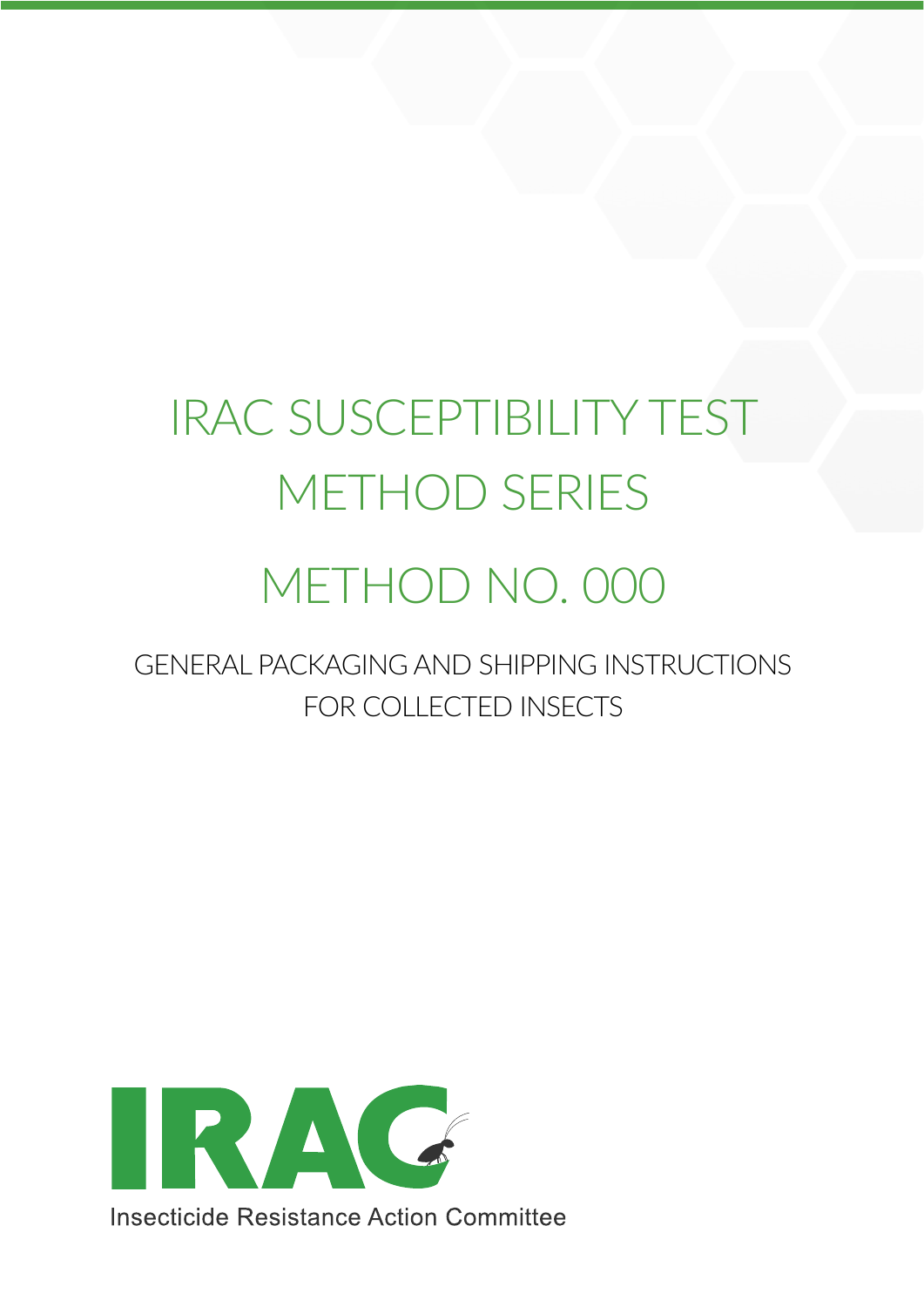| Method: | IRAC No. 000 |
|---------|--------------|
| Status: | Approved     |

#### Legalities for Shipping

Have all import and export documents ready prior to collection and shipment.

Be aware of shipping regulations related to the Convention of Biological Diversity [\(https://www.cbd.int/\)](https://www.cbd.int/) and the supplemental agreement the Nagoya Protocol <https://www.cbd.int/abs/about/>for any collection, shipment, and data arising from any collections.

Be informed of and follow import and export laws for the countries, states, and regions involved in the shipment.

# Suggested Items to Purchase Prior to Packaging and Shipping

- o Duct/duct tape
- o Packing tape
- o Frozen ice packs
- o Newspaper
- o Scissors
- o Sharpie or permanent marker
- o Packing peanuts or Styrofoam chips
- o Insulated shipping boxes

*In some countries this can be difficult to find. In North America insulated shipping boxes can be found here: [https://www.uline.com/BL\\_2157/Insulated-Shipping-Kits](https://www.uline.com/BL_2157/Insulated-Shipping-Kits)*



# Shipping Information

Avoid shipment over the weekend to minimize shipment duration. Wherever available, next day delivery is always preferred. Insect samples should arrive no later than Thursday to avoid late delivery on Fridays.

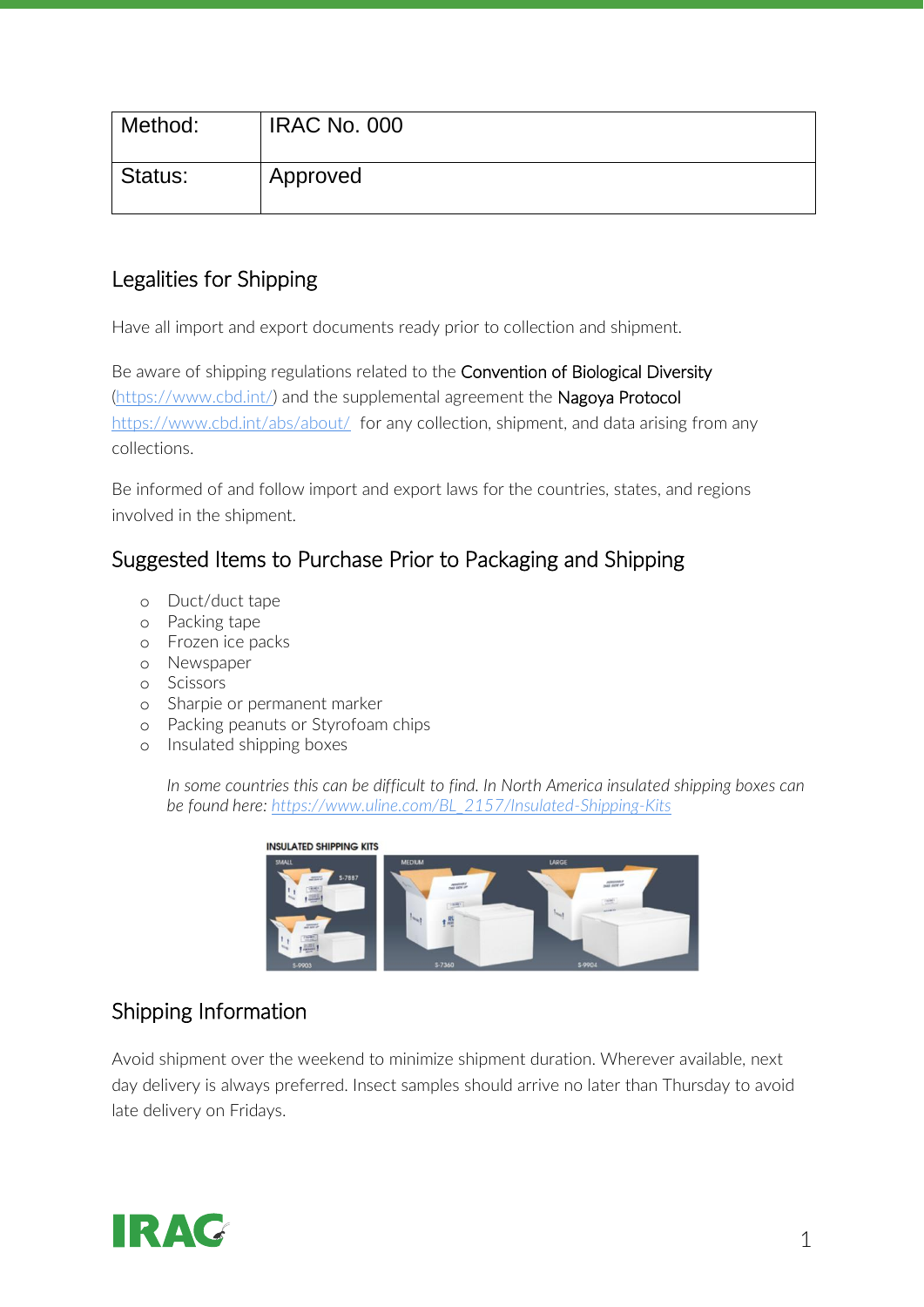## Ice Pack Packaging



Once the ice pack is frozen, wrap with plastic, then a newspaper, followed by more plastic, and then wrap everything with tape. The excessive wrapping is to make sure there is no leakage of moisture from the ice pack or from condensation into the shipment. The ice pack can then be placed inside the box, but NOT directly in contact with the insects.

### General Packaging Instructions



Figure legends:

1. – 2. Collect insects as instructed (collection and storage needs will likely vary based on species). Package the insects in a secure container, making sure to add holes for air flow. There should be enough holes to allow for gas exchange, but they should be sized appropriately to prevent the insects from escaping. Alternatively,

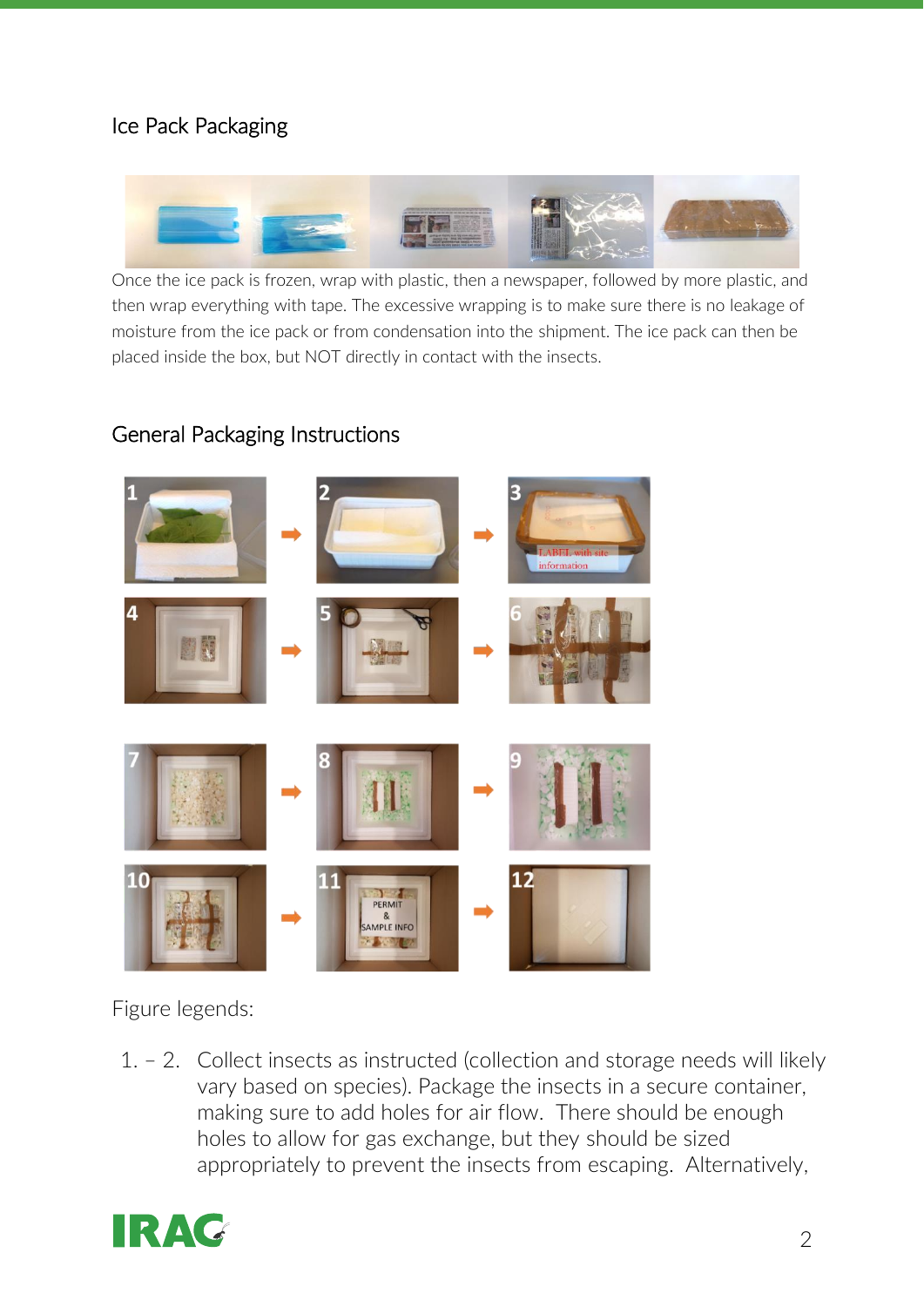larger holes may be covered with mesh screening to prevent escape. Add paper towels in the insect container to absorb any excessive moisture. A general example is indicated in photos 1 and 2.

- 3. Securely tape the lid down. Label boxes with the species name, collection information, population number, and collector information on the outside of the container.
- 4. 6. Prepare a Styrofoam shipping box with two wrapped ice packs. Make sure to securely tape ice packs to the bottom. Duct tape works well for this.
- 7. 9. Fill cardboard box ¼ full of Styrofoam chips. Place insect sample container(s) on top of the Styrofoam chips.
- 10. Fill the rest of the box with Styrofoam packing chips and secure additional wrapped ice packs on top of the packing chips.
- 11. Follow local legislation for what permit information to put inside the box. Place site information sheet inside (see below for sample site information sheet).
- 12. Close Styrofoam insulated shipping box lid on top and tape up the carton for shipping.
- 13. Follow local legislation for what permit information to put outside the box. Place appropriate address on outside of the cardboard box (photo not present). Plan ahead to coordinate shipping as quickly as possible following the packaging of insects. Minimizing the time that the insects are enclosed in the shipping package will increase the likelihood of a successful outcome.